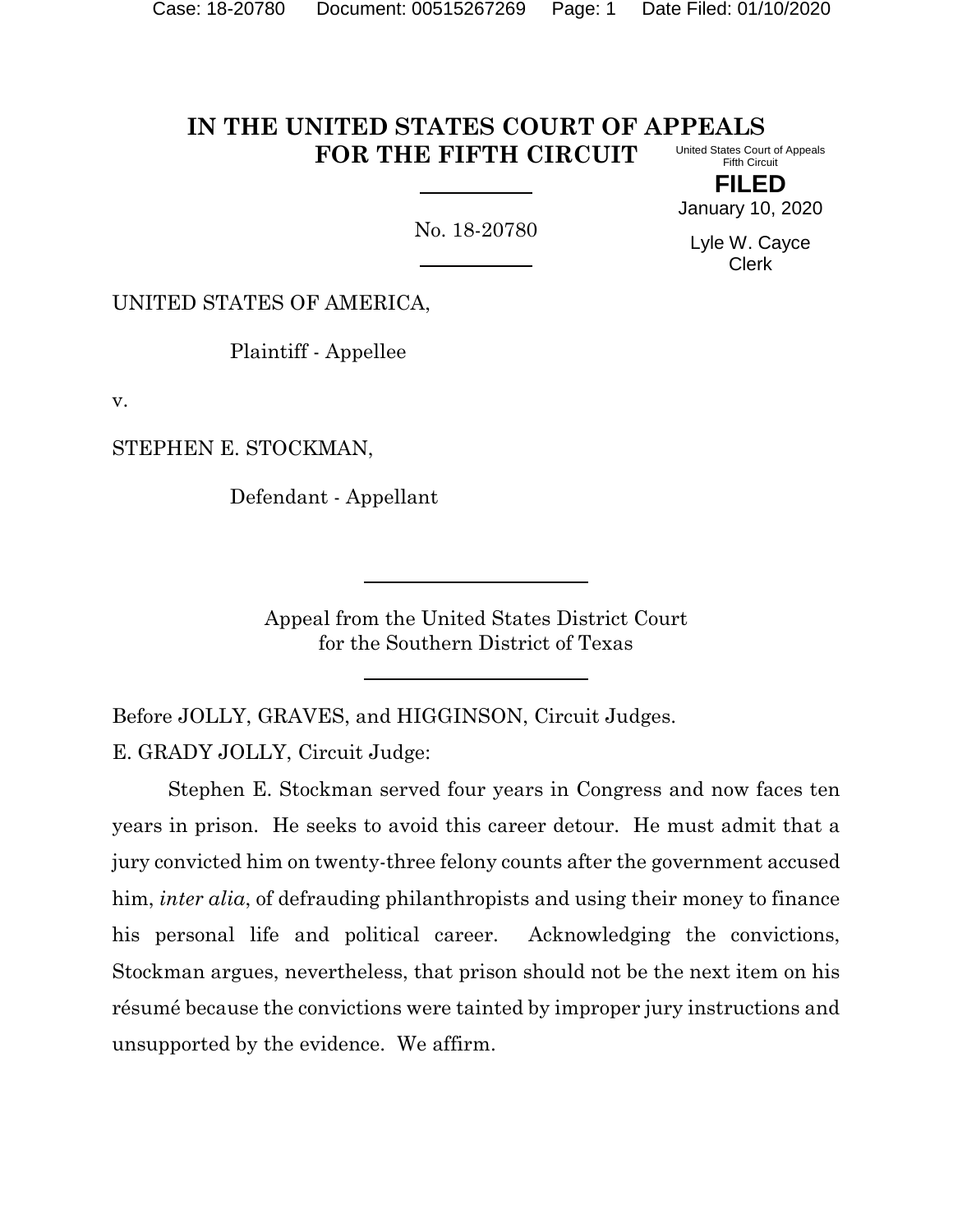# No. 18-20780

I.

Stockman served two nonconsecutive terms in the United States House of Representatives, first from 1995 to 1997 and then from 2013 to 2015. During his first term, Stockman began working with an organization called the "Leadership Institute," where he became acquainted with Jason Posey and Thomas Dodd, two members of its staff. His relationships with these two men would grow and then wither. Stockman employed Posey and Dodd as campaign staffers, congressional aides, and business consultants. Their most recent roles were as witnesses against Stockman.

Posey and Dodd worked with Stockman to raise money for various "nonprofit" entities between 2010 and 2014, the period in which Stockman is alleged to have orchestrated a criminal scheme to obtain charitable donations under false pretenses and to then enrich himself with the proceeds. Though initially named as codefendants, Posey and Dodd abandoned Stockman, pleaded guilty, and testified against him. Their testimony helped reveal the details of the scheme, which unfolded in four parts, targeted two donors, and ultimately netted over a million dollars for Stockman and his aides.

# **The 2010 Rothschild Donations**

Stockman's scheme began in May 2010, when Stockman and Dodd started soliciting Stanford Z. Rothschild, Jr., an elderly donor acting through his foundation. Over the next five months, Stockman and Dodd managed to persuade Rothschild to donate \$285,000 to the Ross Center, a Section 501(c)(3)[1](#page-1-0) nonprofit organization under Stockman's control.Rothschild was told that his money would fund "voter education material" for Jewish voters in Florida. Dodd testified that "voter education material<sup>[s]"</sup> are print publications that

<span id="page-1-0"></span><sup>&</sup>lt;sup>1</sup> This case involves so-called " $501(c)(3)$ " and " $501(c)(4)$ " organizations. Those designations refer to provisions of the Internal Revenue Code that give tax-exempt status to qualifying nonprofit entities. *See* 26 U.S.C. §§ 501(c)(3)–(4).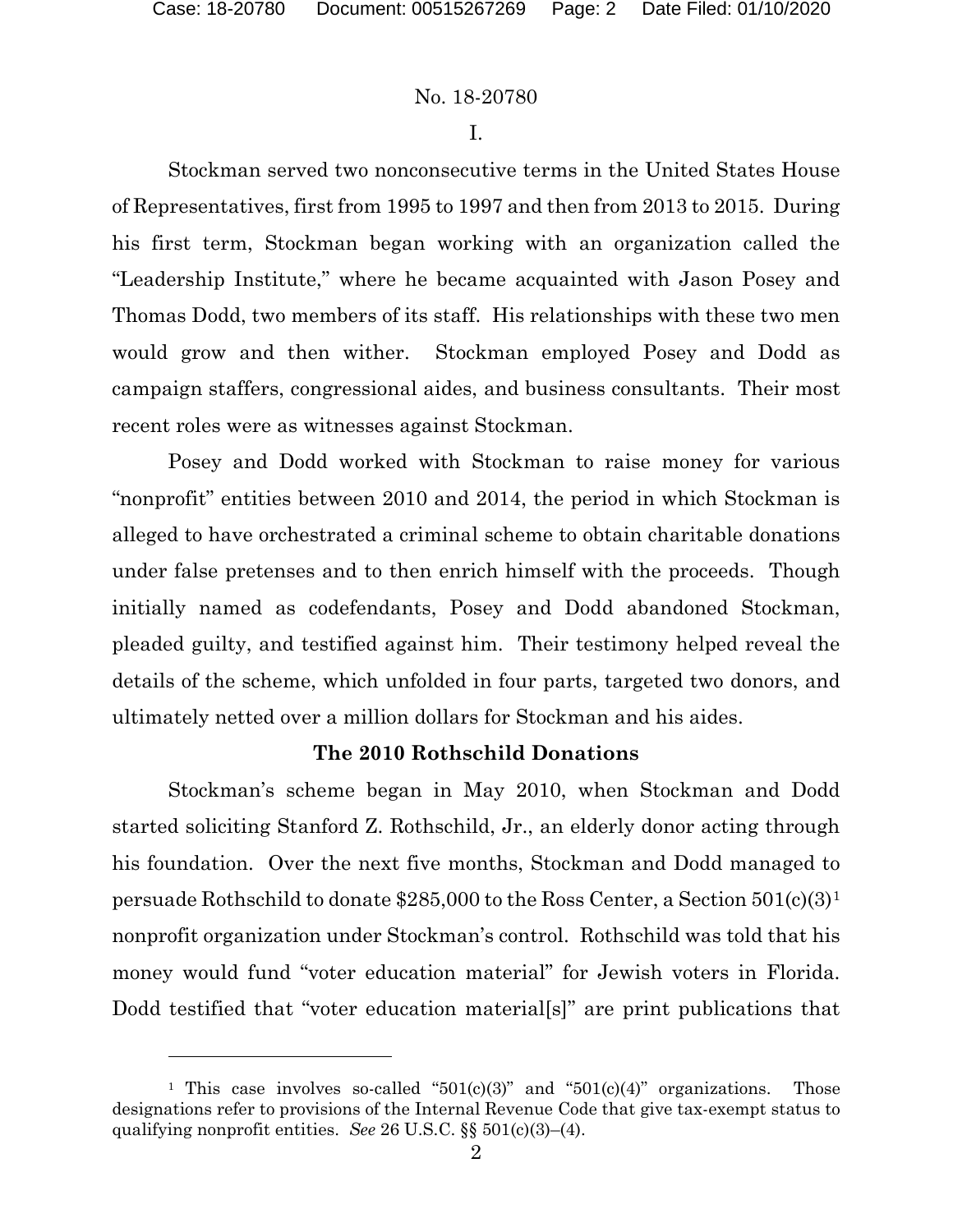"educate voters in the general public about public policy positions and public policy issues." Specifically, Rothschild was pitched on a book about radical Islam that would be mailed to voters in the lead-up to the 2010 midterm elections.

The deal was finalized only after Stockman assured Rothschild that his money "was to be spent for public policy [and] voter education that was 100 percent compliant with  $501(c)(3)$  rules." With this reference to the " $501(c)(3)$ " rules," Stockman appears to have promised that he would spend Rothschild's money primarily (if not exclusively) in furtherance of the educational goals laid out in the pitch. *See* 26 U.S.C. § 501(c)(3) (tax-exempt organizations must be operated "exclusively for . . . charitable . . . or educational purposes").

But this promise soon vanished. Instead of "voter education materials," Stockman spent the 2010 Rothschild funds charitably on himself, educating himself at Disneyland and other amusement parks, at spas, and riding in hot air balloons. Stockman's charity to himself was generous; it further included paying his business expenses, including an abortive venture in South Sudan on which Stockman spent about \$13,000 of the 2010 Rothschild funds. Stockman made the trip to South Sudan hoping to win a lucrative lobbying contract with a "performance bonus" that would allow him to take a percentage of any foreign aid appropriated by Congress.

Stockman failed to mail any "voter education material" as promised.

#### **The 2011–2012 Rothschild Donations**

Stockman and Dodd were not finished with Rothschild. In 2011, Stockman decided to run for a second term in Congress. This time, rather than pitch a "voter education" project aimed at indirectly influencing elections, Stockman and Dodd requested a loan for Stockman's campaign. Rothschild refused. Instead, he agreed to give in the same manner as before, *i.e.*, to "mak[e] donations from his foundation . . . to be used for voter education in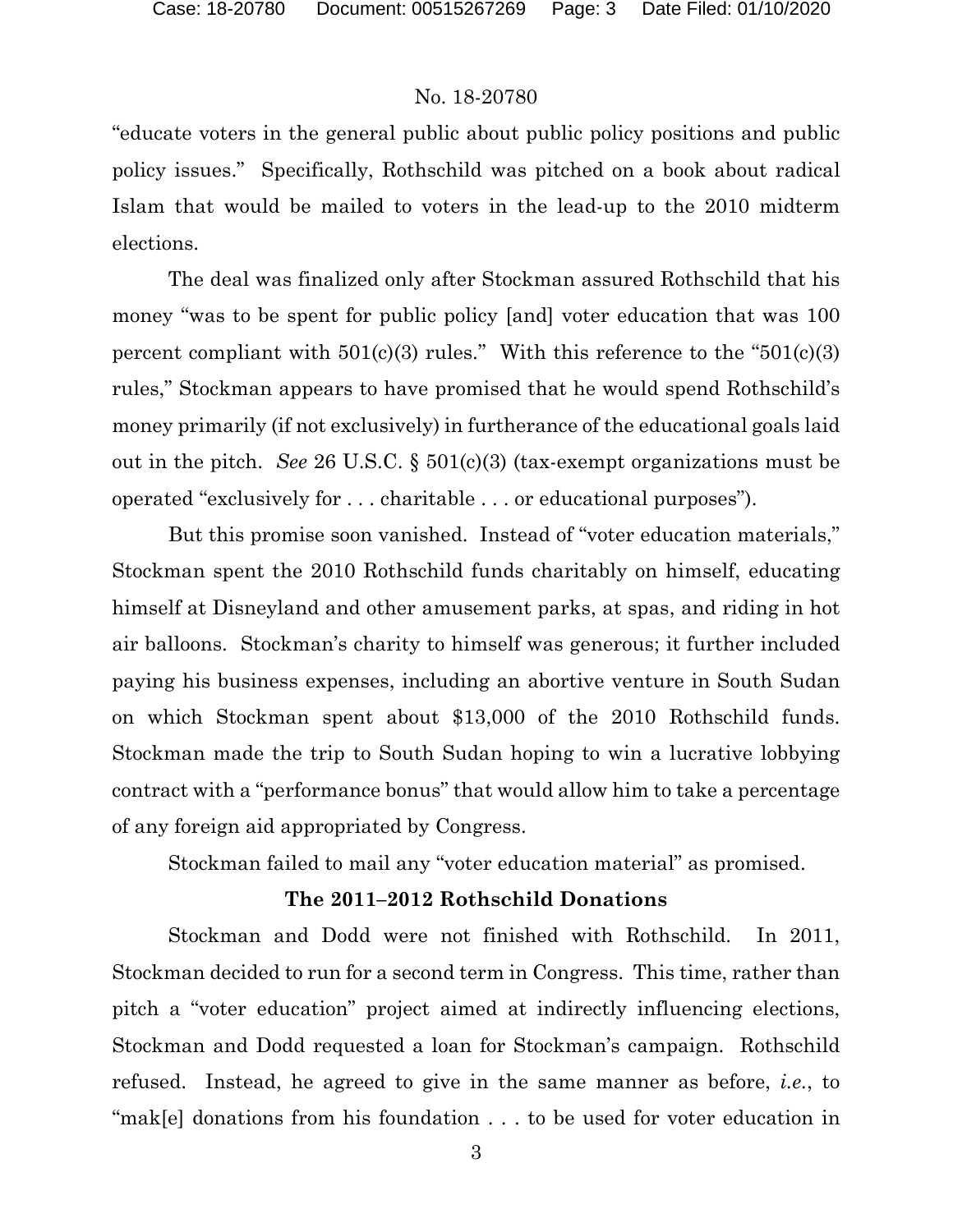accordance with the  $501(c)(3)$  rules." Stockman again promised to honor Rothschild's wishes, so Rothschild made another series of large donations, this time totaling \$165,000, to the Ross Center and Life Without Limits (another Stockman-controlled nonprofit entity).

As before, Stockman repurposed the funds. He spent thousands on personal goods, including airline tickets, fast food, and gasoline. He also diverted 80% of a \$100,000 donation to his congressional campaign account. It was later reported to the Federal Election Commission (FEC) that this deposit was a personal loan from Stockman to his own campaign.

Stockman agrees that most of the 2011–2012 Rothschild funds were, in the words of his brief, "transferred to other accounts controlled by Stockman, including the account for his campaign committee." Stockman nevertheless reported in a letter to Rothschild that the funds had "helped [Life Without Limits] educate many people last year in traditional American values." The nature of those "values" was not described.

#### **The 2013 Uihlein Donation**

In January 2013, Stockman, now a member of Congress, shifted his attention to Richard Uihlein, a Wisconsin businessman whose foundation has donated millions of dollars to nonprofit organizations that share his conservative values. Stockman and Dodd pitched Uihlein on "Freedom House," a prospective residential facility in Washington, D.C. that would house interns and provide a home base for a non-existent nonprofit called the "Congressional Freedom Foundation." Uihlein agreed to endow the project with \$350,000 in seed money. The seed was not planted as promised, and the project died in silence. But the seed money survived to promote a new development in Stockman's political career: he had decided to run for the United States Senate in 2014.

4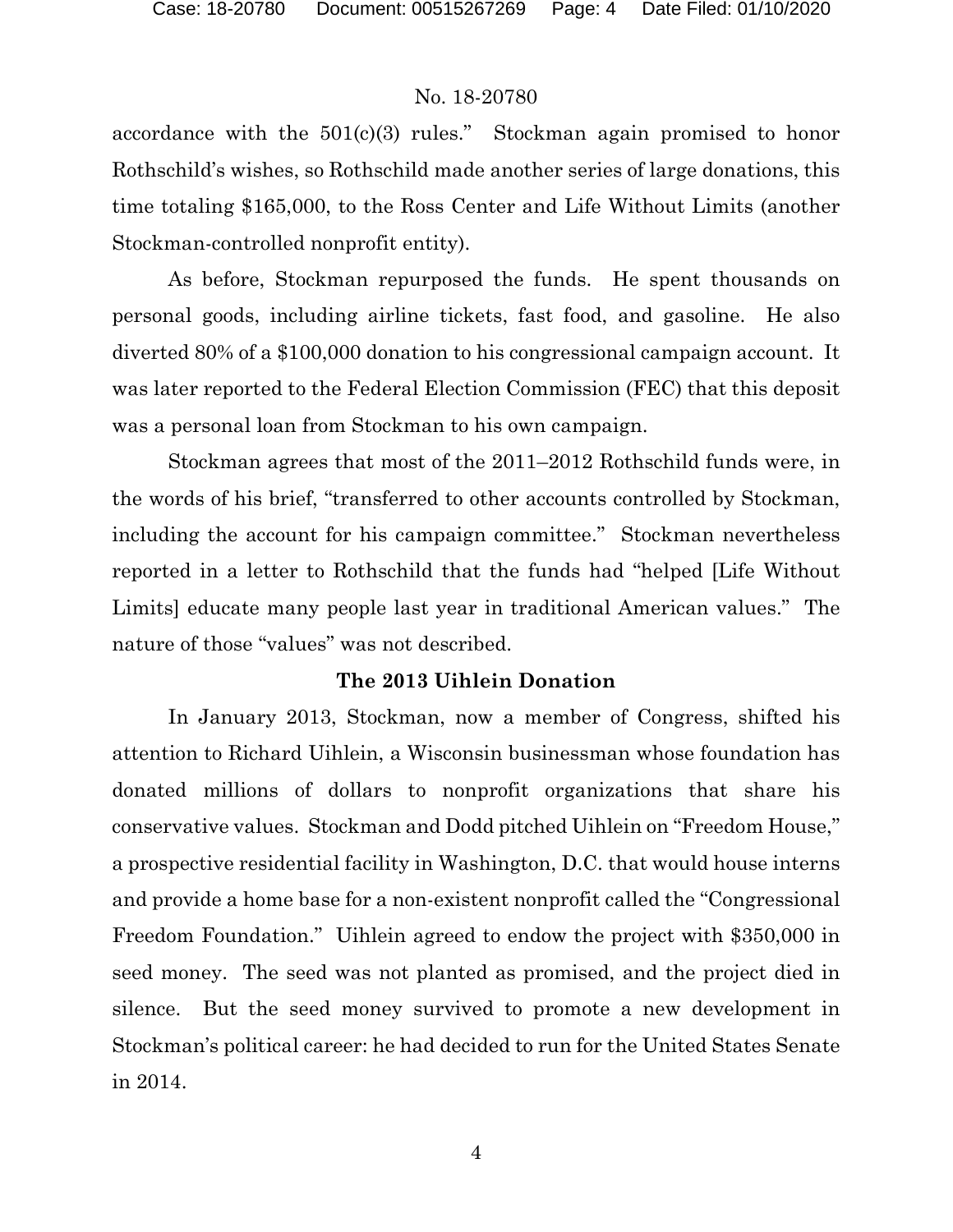Thus, as with the Rothschild donations, Stockman used the 2013 Uihlein funds to meet his personal and (especially) his political needs. For example, Stockman spent over \$40,000 on a plan to surveil a conservative Texas politician whom Stockman believed to be a likely opponent in a future primary. Stockman also gave thousands of dollars to his cohorts, Dodd and Posey, so that they, in turn, could "donate" the money to Stockman's Senate campaign; the donations were falsely attributed to Dodd's mother and Posey's father in FEC filings. In sum, the 2013 Uihlein donation was spent in a long sequence of varying expenditures, including \$5,000 to pay the rent on Stockman's campaign office, more than \$30,000 to pay off Dodd's credit card debt, and over \$20,000 to patronize a publishing business owned by Stockman's brother.

Posey testified that no money was actually spent on the project pitched to Uihlein. Even Stockman agrees that no property was ever acquired for such a project. Nonetheless, Stockman's team reported to Uihlein that his generosity had allowed Life Without Limits to support Freedom House. The 2014 letter that makes this claim also goes on to advise Uihlein that his "continued support is crucial to our mission."

# **The 2014 Uihlein Donation**

By early 2014, Stockman was in the midst of his primary challenge to incumbent United States Senator John Cornyn. Stockman met with Kurt Wagner, the president of a direct mail company, and the two men discussed Stockman's plan to mail Texas voters a faux newspaper called *The Conservative News* on the eve of the Republican primary. *The Conservative News* accuses Senator Cornyn of "falsifying ethics reports to hide income," "lying to voters," and filing "false donor reports at least 121 times." By contrast, *The Conservative News* takes care to highlight Stockman's policy positions and legislative actions with bold headlines like "Stockman Kills

5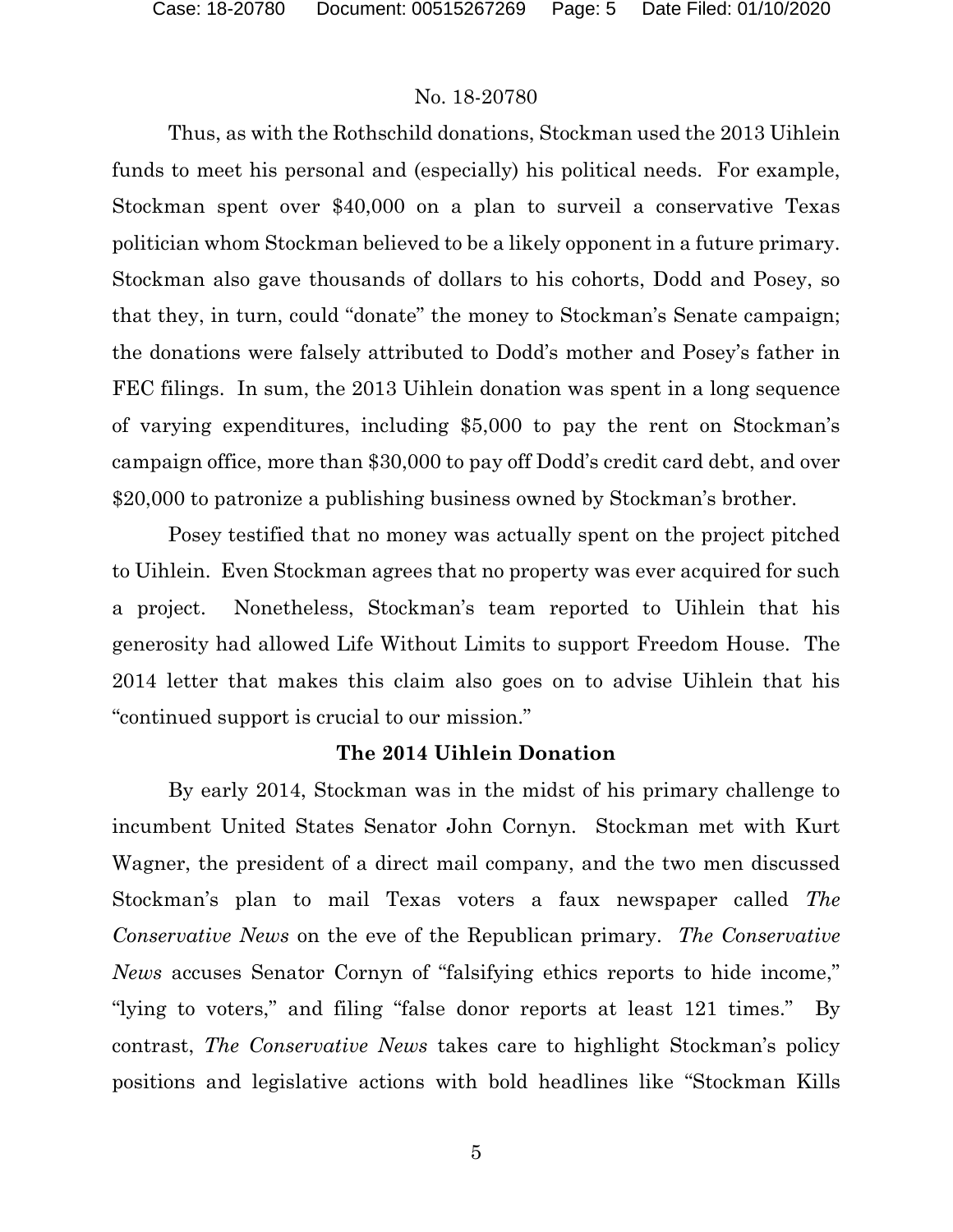#### No. 18-20780

Cornyn-Backed Senate Amnesty Bill" and "Stockman's Sanctity of Life Act Overturns *Roe v. Wade*."

To finance this direct mail campaign, Stockman instructed Wagner to seek a new donation from Uihlein. Posey also called Uihlein to help induce a donation. Stockman dictated some of the contents of a solicitation letter but told Wagner that the letter would "need[] to come from somebody else, not [Stockman] directly." The letter, which purported to seek financing for an independent expenditure by the "Center for the American Future," induced Uihlein to give \$450,571.65. Uihlein testified that he would not have donated the money if he had known of Stockman's involvement. Posey testified that the Center for the American Future was under Stockman's control.

The 2014 Uihlein funds were used to print and distribute hundreds of thousands of copies of *The Conservative News.* Stockman called off the direct mail campaign shortly before the primary, at which point only \$214,718.51 remained of Uihlein's 2014 donation. At Stockman's direction, Posey proceeded to use these remaining funds to pay bills related to Stockman's Senate campaigns, including both his Texas campaign and a prospective campaign in Alaska. Posey also testified that Stockman instructed him to flee to Egypt with some of the remaining funds, using them to pay for flights and other travel expenses.[2](#page-5-0)

#### II.

In March 2017, Stockman was indicted on four counts of mail fraud, four counts of wire fraud, two counts of making false statements in FEC filings, eleven counts of money laundering, one count of conspiracy to make conduit

<span id="page-5-0"></span><sup>2</sup> By this time, Stockman had wind that he was the target of an FBI investigation. He thought that, by sending Posey to Cairo with the 2014 Uihlein funds, he could evade a potential asset freeze or forfeiture.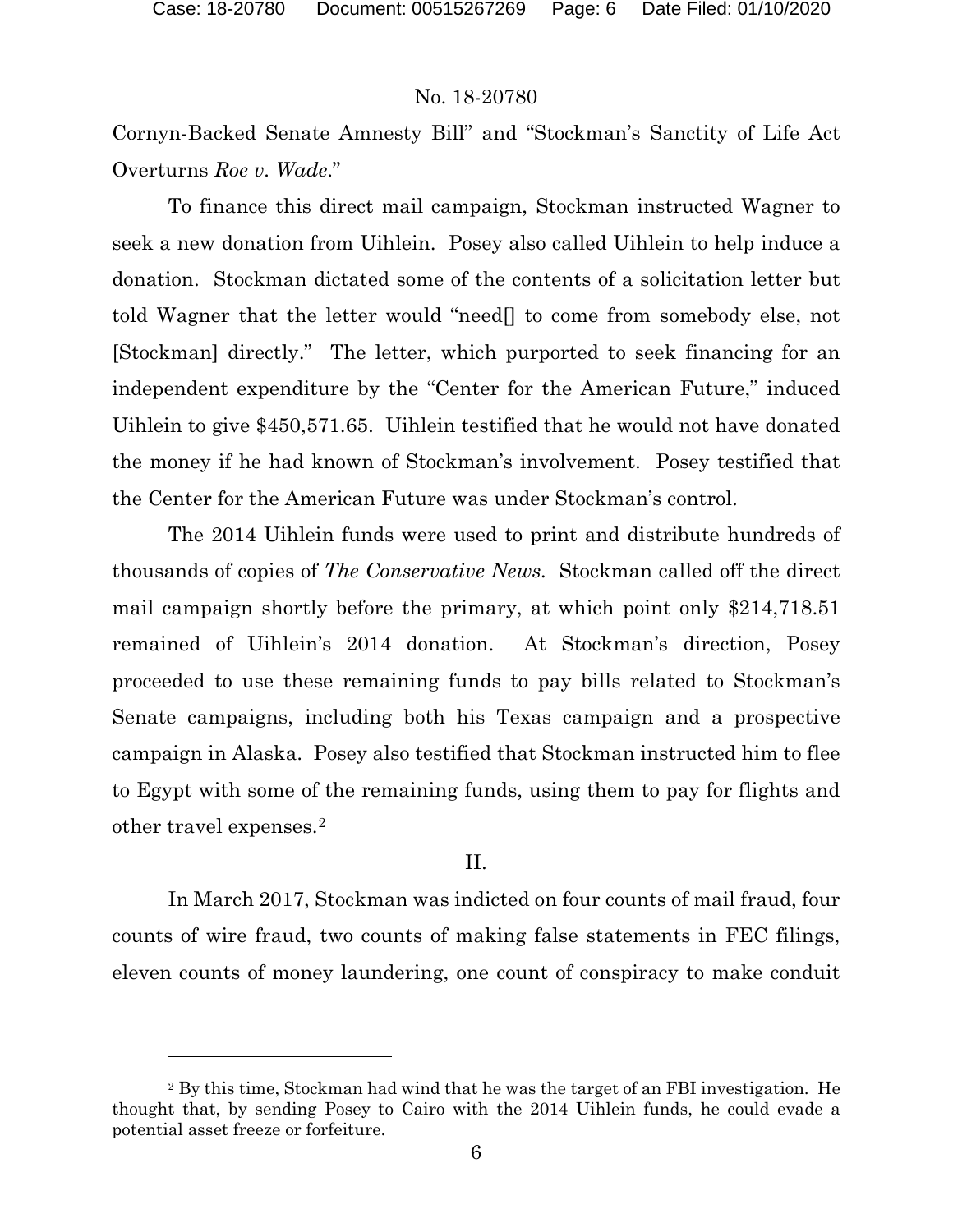l

# No. 18-20780

campaign contributions and false statements, one count of causing an excessive campaign contribution, and one count of filing a false tax return.

The district court denied Stockman's motions to dismiss the indictment and to strike surplusage. The case proceeded to a three-week jury trial, after which Stockman was convicted on all counts but one.<sup>3</sup> The district court denied Stockman's motions for judgment of acquittal, and later sentenced Stockman to ten years in prison and three years of supervised release. Stockman was also ordered to pay restitution in the amount of \$1,014,718.51. He timely has appealed.

#### III.

Stockman now argues that the district court erred by issuing problematic jury instructions, by denying Stockman's motions for judgment of acquittal under Federal Rule of Criminal Procedure 29, and by denying his motion to dismiss the indictment. With respect to the jury instructions, Stockman contends that the district court erred by defining  $501(c)(3)$  and  $501(c)(4)$ organizations in the charge and by failing to instruct the jury on Stockman's "good faith" defense to the tax and campaign finance counts. With respect to the denial of his Rule 29 motions, Stockman argues that the government failed to prove the existence of a fraudulent "scheme" devised with the requisite intent to defraud. Stockman also makes three arguments challenging his conviction for causing an excessive campaign contribution under Count 12 of the indictment, all of which essentially assert that the district court erred by failing to recognize that "express advocacy" is a necessary element of the

<span id="page-6-0"></span><sup>3</sup> Stockman was acquitted on Count 6, a wire fraud charge related to the Rothschild donations.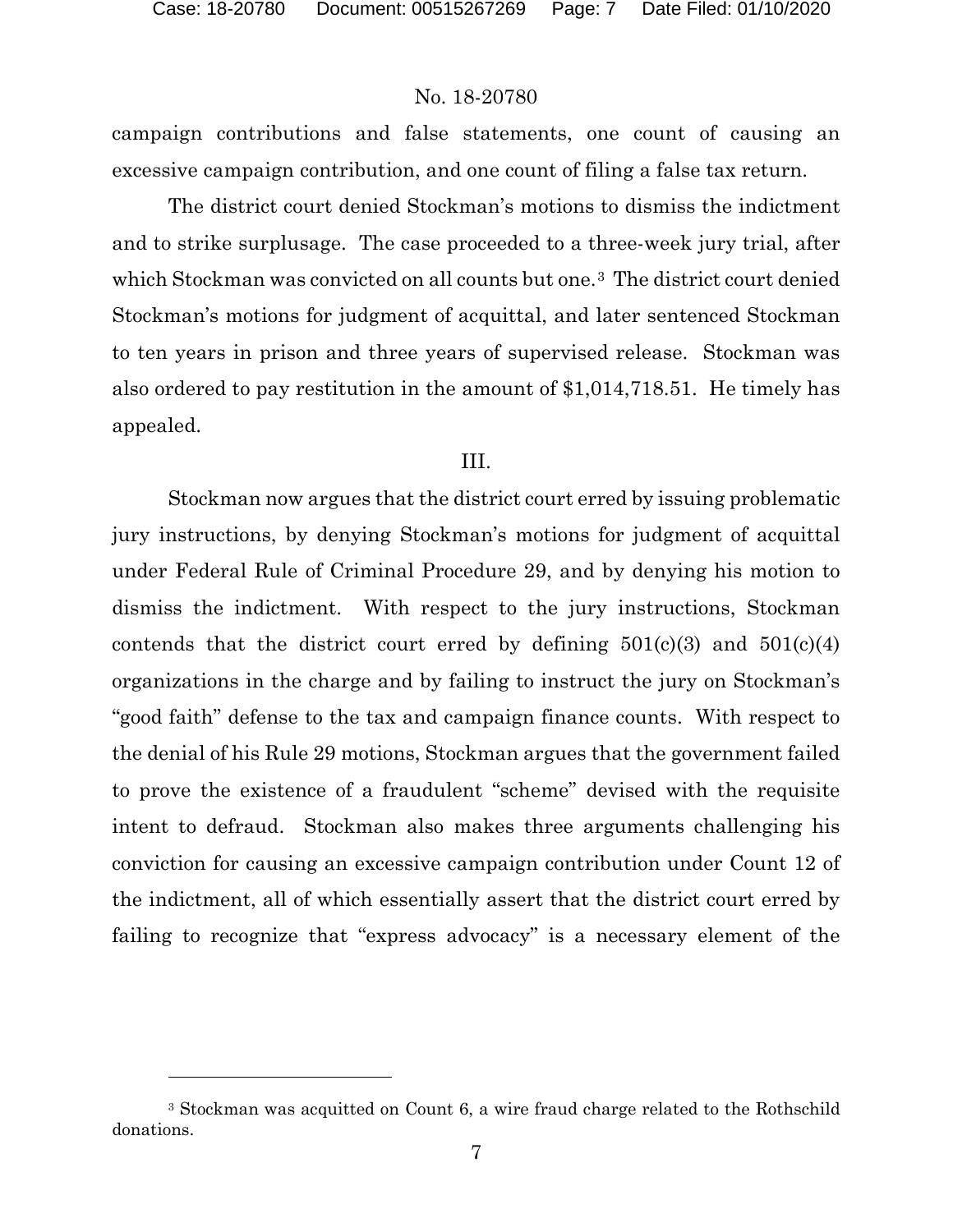# No. 18-20780

offense. In total, Stockman's brief presents six alleged errors infecting one or more of his convictions.<sup>4</sup> We find that each claim lacks merit.

A.

Stockman argues that his convictions for mail and wire fraud cannot stand because the district court issued "improper and unnecessary" instructions that confused the jury. Specifically, Stockman draws our attention to a section of the jury charge that defines  $501(c)(3)$  and  $501(c)(4)$ organizations in the following manner:

A 501(c)(3) organization is a nonprofit corporation, fund, or foundation organized and operated exclusively for religious, charitable, scientific, or educational purposes.

Section 501(c)(3) organizations are generally exempt from federal taxation, and donations to [] these entities may be tax deductible. If an organization is classified as a  $501(c)(3)$  organization, none of its net earnings may benefit any private shareholder or individual. A Section 501(c)(3) organization may not participate or intervene in any political campaign on behalf of or [in] opposition to any candidate for public office.

A Section 501(c)(4) organization is a nonprofit organization operated exclusively for the promotion of social welfare.... Section  $501(c)(4)$ organizations are also generally exempt from federal taxation. A Section 501(c)(4) organization may compensate employees for work actually performed, but the net earnings of a Section 501(c)(4) organization must be devoted exclusively to charitable, educational, or recreational purposes. The net earnings of a Section 501(c)(4) organization may not benefit any private shareholder or individual.

<span id="page-7-0"></span><sup>4</sup> Arguably, Stockman has also preserved a complaint about the district court's disjunctive Count 12 jury instructions. Stockman appears to argue that the district court erred by allowing the jury to convict Stockman for inducing Uihlein's 2014 expenditure on advertisements "advocating Mr. Stockman's election *or* attacking Mr. Stockman's opponent" because the indictment alleged a conjunction.But the government does not heighten its burden of proof by pleading criminal acts conjunctively. *See United States v. Holley*, 831 F.3d 322, 328 n.14 (5th Cir. 2016). Here, the government was not required to prove that Uihlein's money was spent on advertising "advocating for Stockman's election *and* attacking Stockman's opponent." We thus decline to find error in the district court's disjunctive language.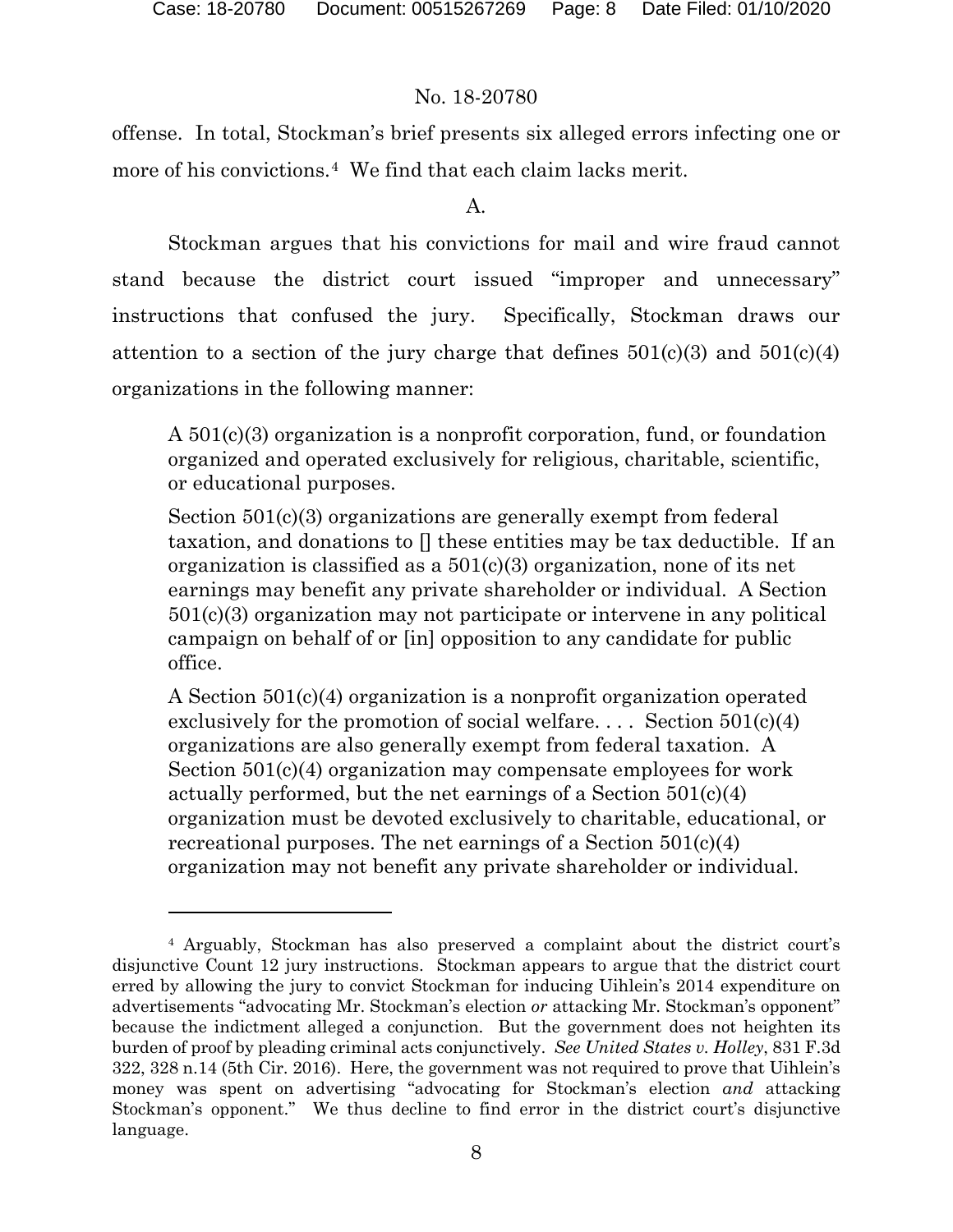At oral argument, defense counsel represented that Stockman principally objects that this language of the instructions was "irrelevant" and "unnecessary." Stockman concedes, however, that no contemporaneous objection was made at trial; instead, he now argues that the district court should have excluded the  $501(c)(3)$  and  $501(c)(4)$  definitions from the charge *sua sponte*.

Given Stockman's failure to object at trial, our review is for plain error. *United States v. Saldana*, 427 F.3d 298, 303–04 (5th Cir. 2005). Stockman must demonstrate "(1) that an error occurred; (2) that the error was plain, which means clear or obvious; (3) [that] the plain error [would] affect [his] substantial rights; and (4) [that] not correcting the error would seriously affect the fairness, integrity, or public reputation of judicial proceedings." *Id.* at 304 (quotation omitted).

We are not convinced that the district court erred by defining  $501(c)(3)$ and 501(c)(4) organizations in the charge, but, in any event, no such error was sufficiently "clear or obvious" to survive plain error review. Many of the witnesses discussed  $501(c)(3)$  and  $501(c)(4)$  organizations in their testimony, and some of that testimony even went directly to the elements of mail and wire fraud. Stockman has not cited a truly analogous case, and we are not aware of one. We have said that an "error cannot be plain where there is no controlling authority on point and where the most closely analogous precedent leads to conflicting results." *United States v. Gomez*, 706 F. App'x 172, 177 (5th Cir. 2017) (quoting *United States v. De La Fuente*, 353 F.3d 766, 769 (9th Cir. 2003)). Similarly, when any analogy to existing authority would be strained, the district court's actions cannot amount to plain error.

Apart from his objection that the  $501(c)(3)$  and  $501(c)(4)$  definitions were "unnecessary," Stockman also argues that the definitions, though undisputedly drawn from the text of the Internal Revenue Code, misled the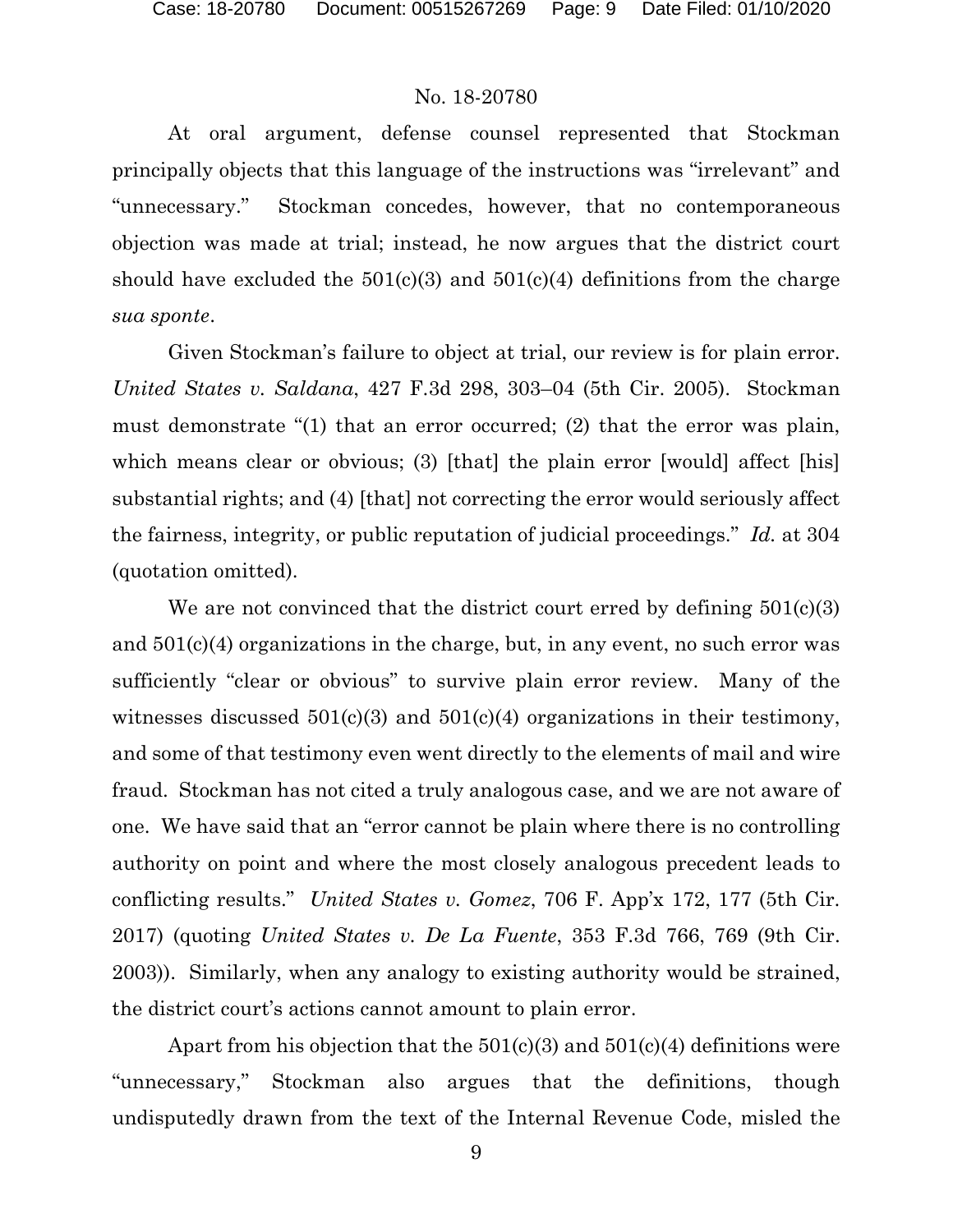# No. 18-20780

jury by framing the obligations of  $501(c)(3)$  and  $501(c)(4)$  organizations in absolute terms. *See*, *e.g.*, *St. David's Health Care Sys. v. United States*, 349 F.3d 232, 235 (5th Cir. 2003) (suggesting that tax-exempt organizations must be operated primarily, rather than exclusively, for an exempt purpose). But, again, we cannot agree that the district court's statutory instructions merit reversal under the plain error standard. An instruction that mirrors relevant statutory text "will almost always convey the statute's requirements," *United States v. Lebowitz*, 676 F.3d 1000, 1014 (11th Cir. 2012), and Stockman has not identified any authority rendering it "clear or obvious" that a district court's jury instructions must go beyond the language of the statute in this context.

B.

Stockman next seeks to reverse his conviction for causing an excessive campaign contribution in the form of a coordinated expenditure, an offense covered by Count 12 of the indictment. Count 12 alleges that Stockman, acting through various agents, induced Uihlein to spend over \$450,000 on *The Conservative News*, a political communication promoting the Stockman campaign. The government argues that, because Stockman was involved in requesting and spending the money for this project, Uihlein's \$450,000 payment was a "coordinated expenditure" under the Federal Election Campaign Act, 52 U.S.C. § 30101 *et seq.* (FECA).[5](#page-9-0) 

<span id="page-9-0"></span><sup>5</sup> FECA treats "coordinated" expenditures like "campaign contributions," placing an upper limit on the amount of money that donors may spend on them. The government's position is that Stockman, having willfully caused Uihlein to spend more than \$25,000 on a coordinated communication, is subject to the especially severe criminal penalties applicable to those who make campaign contributions in excess of \$25,000. *See* 52 U.S.C. §§  $30116(a)(1)(A)$  (establishing upper limit on campaign contributions),  $30109(d)(1)(A)(i)$ (authorizing extra punishment for campaign contributions in excess of \$25,000), 30116(a)(7)(B)(i) (equating coordinated expenditures with campaign contributions); 18 U.S.C. § 2(b) (authorizing punishment "as a principal" for those who "willfully cause[] an act to be done which if directly performed by [them] or [others] would be an offense").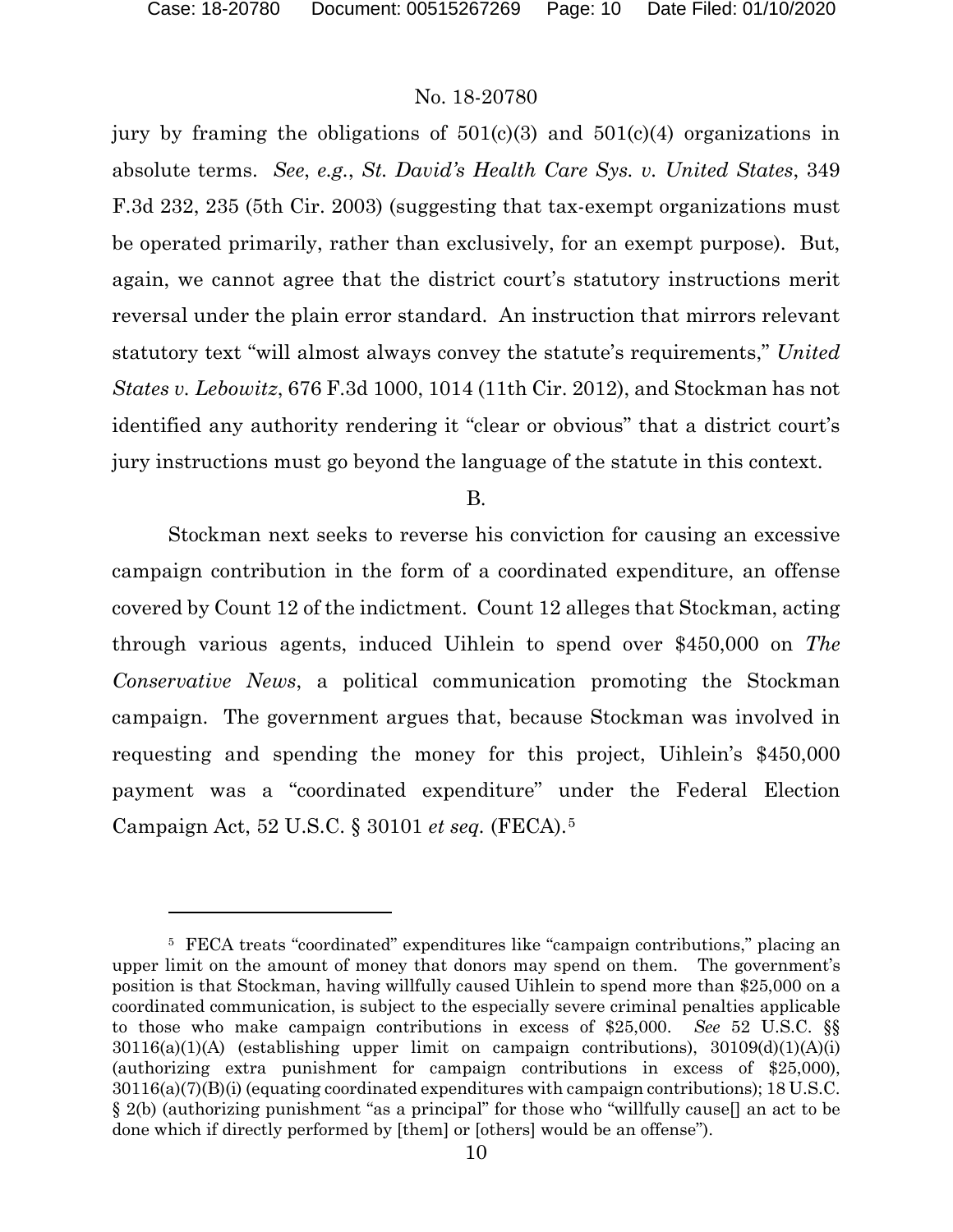Stockman does not deny that, if the Uihlein donation were an "expenditure," it would be a "coordinated" expenditure of over \$450,000, the equivalent of a campaign contribution well beyond statutory limits. Indeed, he could not argue otherwise: the evidence shows that Stockman at the very least "cooperat[ed]" with Uihlein and Wagner's distribution of *The Conservative News. See* 52 U.S.C. § 30116(a)(7)(B)(i) (coordinated expenditures are those made in "cooperation, consultation, or concert with" a candidate or his campaign committee). For example, Wagner testified that mailing *The Conservative News* was Stockman's idea, that Stockman supervised him once distribution was underway, and that Stockman dictated some of the letter that secured funding from Uihlein.

Instead, Stockman's appellate challenges to the conviction turn on the word "expenditure." Stockman argues that, in *Buckley v. Valeo*, 424 U.S. 1 (1976), the "Supreme Court cabined FECA's definition of 'expenditure' to encompass only 'funds used for communications that expressly advocate for the election or defeat of a clearly identified candidate.'" Such "express advocacy" entails the use of "words [like] 'vote for,' 'elect,' 'support,' 'cast your ballot for,' 'Smith for Congress,' 'vote against,' 'defeat,' [and] 'reject.'" *Buckley*, 424 U.S. at 44 & n.52. Stockman maintains that to effect a regulated "expenditure," donors must spend their money on communications containing these "magic words." It is clear and uncontested that *The Conservative News* does not contain direct instructions to "vote for" or "defeat" any candidate. It would follow, Stockman argues, that Uihlein did not effect an "expenditure" when he funded *The Conservative News*.

But the Supreme Court rejected this reading of FECA in *McConnell v. FEC,* 540 U.S. 93 (2003), *overruled on other grounds by Citizens United v. FEC*, 558 U.S. 310 (2010)). In *McConnell*, the Supreme Court considered precisely the statutory language at issue here, namely the rule (now codified at 52 U.S.C.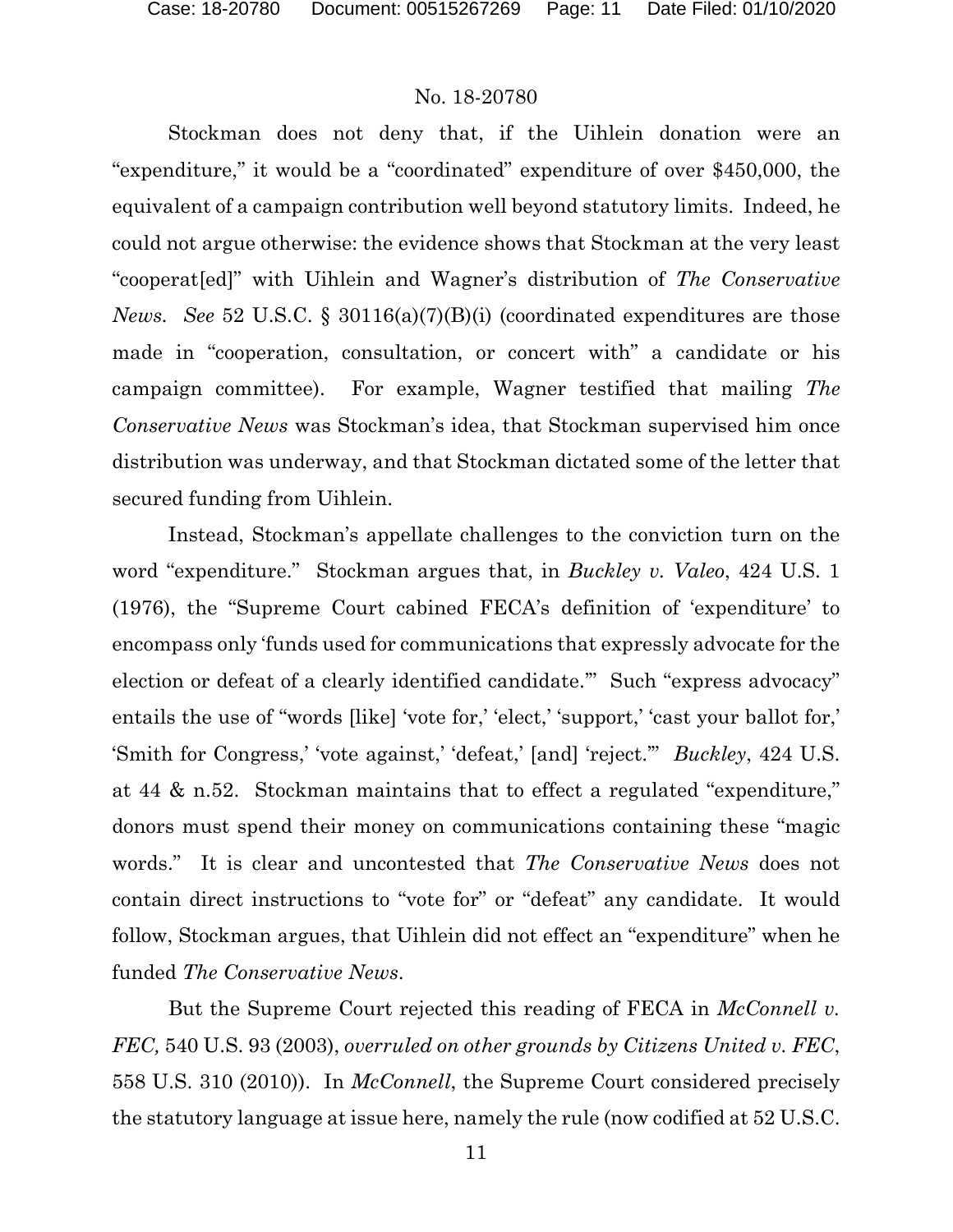### No. 18-20780

§ 30116(a)(7)(B)(i)) that "expenditures . . . in cooperation, consultation, or concert with" a candidate are to be considered the equivalent of campaign contributions and restricted accordingly. *See McConnell*, 540 U.S. at 202. The *McConnell* Court explained that a post-*Buckley* statutory enactment had "clarifie[d] the scope" of this language, "pre-empt[ing]" a possible claim that "coordinated expenditures for communications that avoid express advocacy cannot be counted as contributions." 540 U.S. at 202. In other words, the Court held that the presence of express advocacy is not a prerequisite of the "settled" rule that when expenditures are "controlled by or coordinated with the candidate and his campaign[,] [they] may be treated as indirect contributions subject to FECA's . . . amount limitations." *Id.* at 219 (cleaned up).

Stockman seeks to distinguish *McConnell* on the ground that "*McConnell* held ... the express advocacy requirement for expenditures ... preempted only with respect to . . . narrowly defined 'electioneering communication[s]."<sup>6</sup> Not so. The relevant portion of *McConnell* deals separately with two distinct subsections of FECA, one pertaining to electioneering communications and the other to expenditures "more generally." 540 U.S. at 202. The latter subsection, not the former, was the focus of the Court's "preemption" comment. *Id.* We reject Stockman's construction of the statute.[7](#page-11-1)

<span id="page-11-0"></span><sup>6</sup> An "electioneering communication" is "any broadcast, cable, or satellite communication that refers to a clearly identified candidate for federal office and is made within 30 days of a primary or 60 days of a general election." *Citizens United*, 558 U.S. at 321 (cleaned up). The *McConnell* decision is largely, but not exclusively, concerned with Congress's regulation of these communications. *See* 540 U.S. at 189–02.

<span id="page-11-1"></span><sup>7</sup> Stockman also attempts to escape *McConnell* by invoking *Center for Individual Freedom v. Carmouche*, 449 F.3d 655 (5th Cir. 2006), and *Chamber of Commerce of the United States v. Moore*, 288 F.3d 187 (5th Cir. 2002). But neither case analyzed whether *Buckley*'s limiting construction should apply to coordinated expenditures. *Carmouche* interpreted a Louisiana statue that "link[ed] disclosure requirements for expenditures made by *independent* individuals" to language that the Supreme Court narrowed in *Buckley*. *Carmouche*, 449 F.3d at 664 (emphasis added). *Moore* found that the relevance of express advocacy was clear because the Mississippi statute under scrutiny had "essentially adopted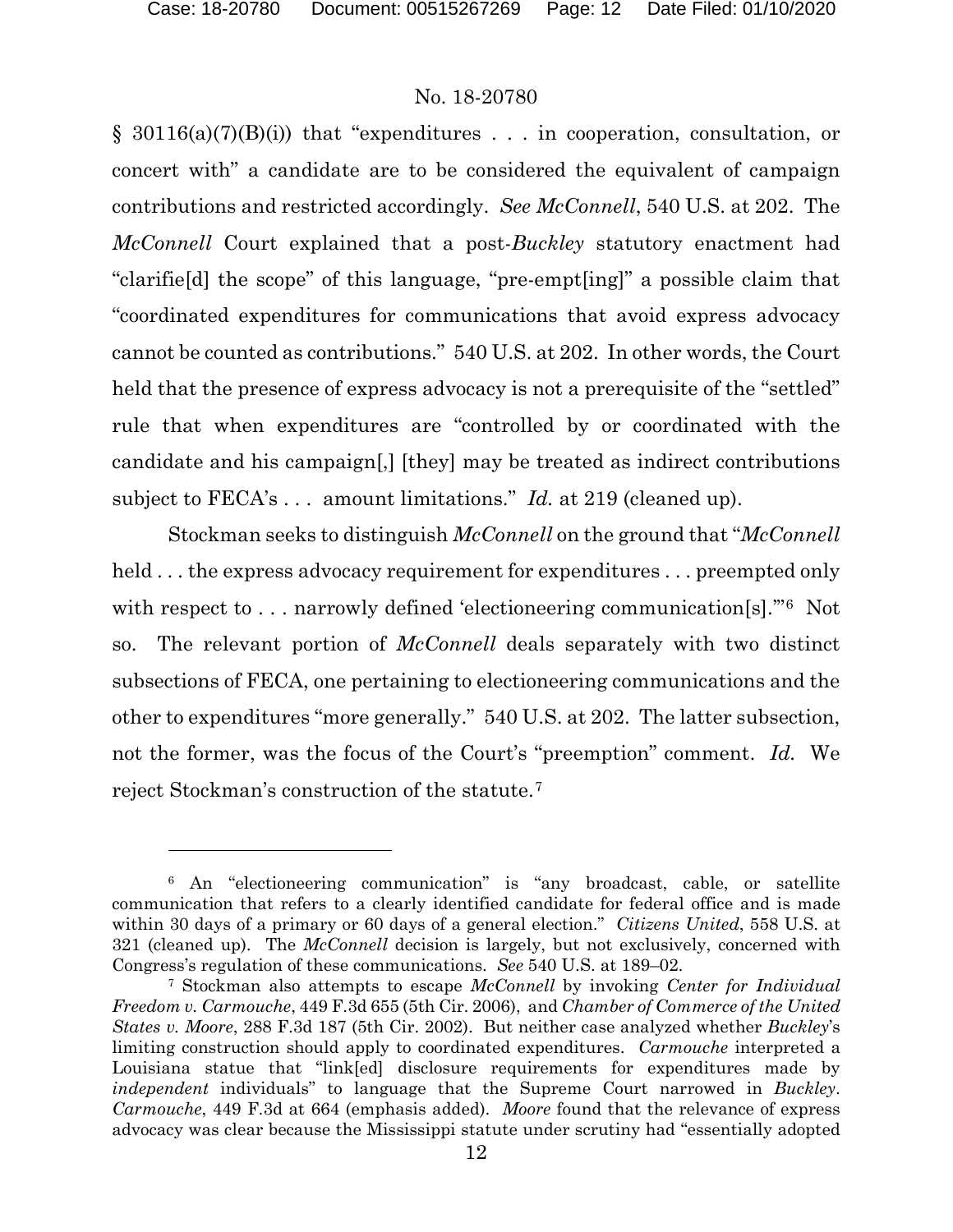l

#### No. 18-20780

#### C.

We next consider Stockman's argument that his tax and campaign finance convictions under Counts 10, 11, 12, and 28 of the indictment were tainted by the district court's refusal to instruct on "good faith." Stockman points to evidence that he relied on an accountant who "wrongly advised him that having aides contribute money to his congressional campaign in the name of their parents was permissible." He also points to evidence that Stockman and Posey intentionally omitted words of express advocacy from *The Conservative News* in order to comply with FECA*.* He asserts that "[i]n this context and where willfulness is required, a good faith instruction should have been given."

Again, we disagree. Although the parties dispute the standard of review applicable to the district court's refusal to instruct on good faith, decisions of this court and the Supreme Court show that the refusal was not erroneous, whether reviewed *de novo* or for plain error. *See United States v. Pomponio*, 429 U.S. 10, 11–12 (1976); *United States v. Simkanin*, 420 F.3d 397, 409–11 (5th Cir. 2005). Stockman argues that a good faith instruction should have been issued because the tax and campaign finance offenses in question all require a showing of "willfulness."

But it is precisely that requirement that renders any such instruction unnecessary. The Supreme Court held in *Pomponio* that an additional good faith instruction is not required when the charge already requires proof of "willfulness," properly cabined to cover only "voluntary, intentional violation[s] of . . . known legal dut[ies]." 429 U*.*S. at 12 (quotation omitted). In so holding, the Court gave its approval to a charge that did not instruct on good faith but

the language" of the *Buckley* limiting construction. *Moore*, 288 F.3d at 196. These cases are distinguishable and neither one casts doubt on the conclusions we draw from *McConnell*.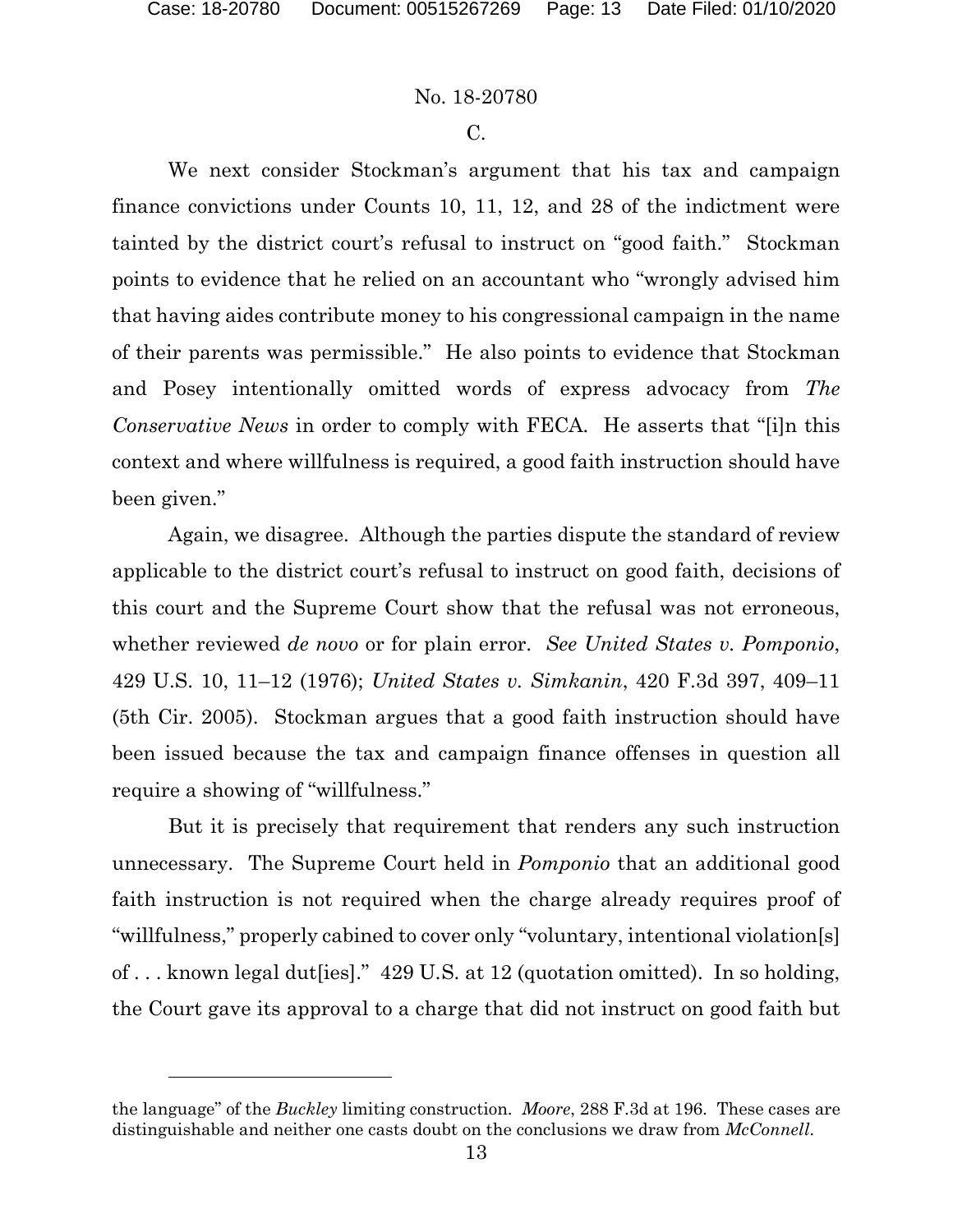# No. 18-20780

did instruct on the need for proof of a "willful" act, meaning an act "done voluntarily and intentionally and with the specific intent to do something which the law forbids, that is to say with [the] bad purpose either to disobey or disregard the law." *Id.* at 11–12 (quotation omitted). Drawing from *Pomponio*, we held in *Simkanin* that a "specific instruction" on good faith is not required when the concept is sufficiently subsumed by a general instruction on "willfulness." 420 F.3d at 409–11. *Simkanin*, like *Pomponio*, approved of instructions alerting the jury to the fact that a "willful" act is done "voluntarily and deliberately," with the intention of "violat[ing] a known legal duty." *Id.* at 409–10.

Here, the district court's instructions mirrored those in *Pomponio* and *Simkanin*. With respect to Counts 10, 11, and 12, the district court instructed the jury that to act "willfully," the defendant must act "voluntarily and purposely, with the specific intent to do something the law forbids, that is, with the bad purpose either to disobey or disregard the law." With respect to Count 28, the district court instructed the jury that it could not convict unless it found that Stockman acted "with intent to violate a known legal duty." We find no merit in Stockman's "good faith" argument.

#### D.

Finally, we address Stockman's challenge to the evidence supporting his convictions for mail fraud, wire fraud, and money laundering.[8](#page-13-0) Stockman argues that the district court erred when it denied his motions for judgment of acquittal under Rule 29, contending that the government failed to prove a fraudulent "scheme" that Stockman devised with the necessary intent to

<span id="page-13-0"></span><sup>&</sup>lt;sup>8</sup> As to the money laundering convictions, Stockman argues only that the government cannot meet its burden to prove a predicate offense if the fraud convictions lack evidentiary support. *See* 18 U.S.C. §§ 1956–57. Because we reject Stockman's challenge to the fraud convictions, we necessarily reject his challenge to the money laundering convictions as well.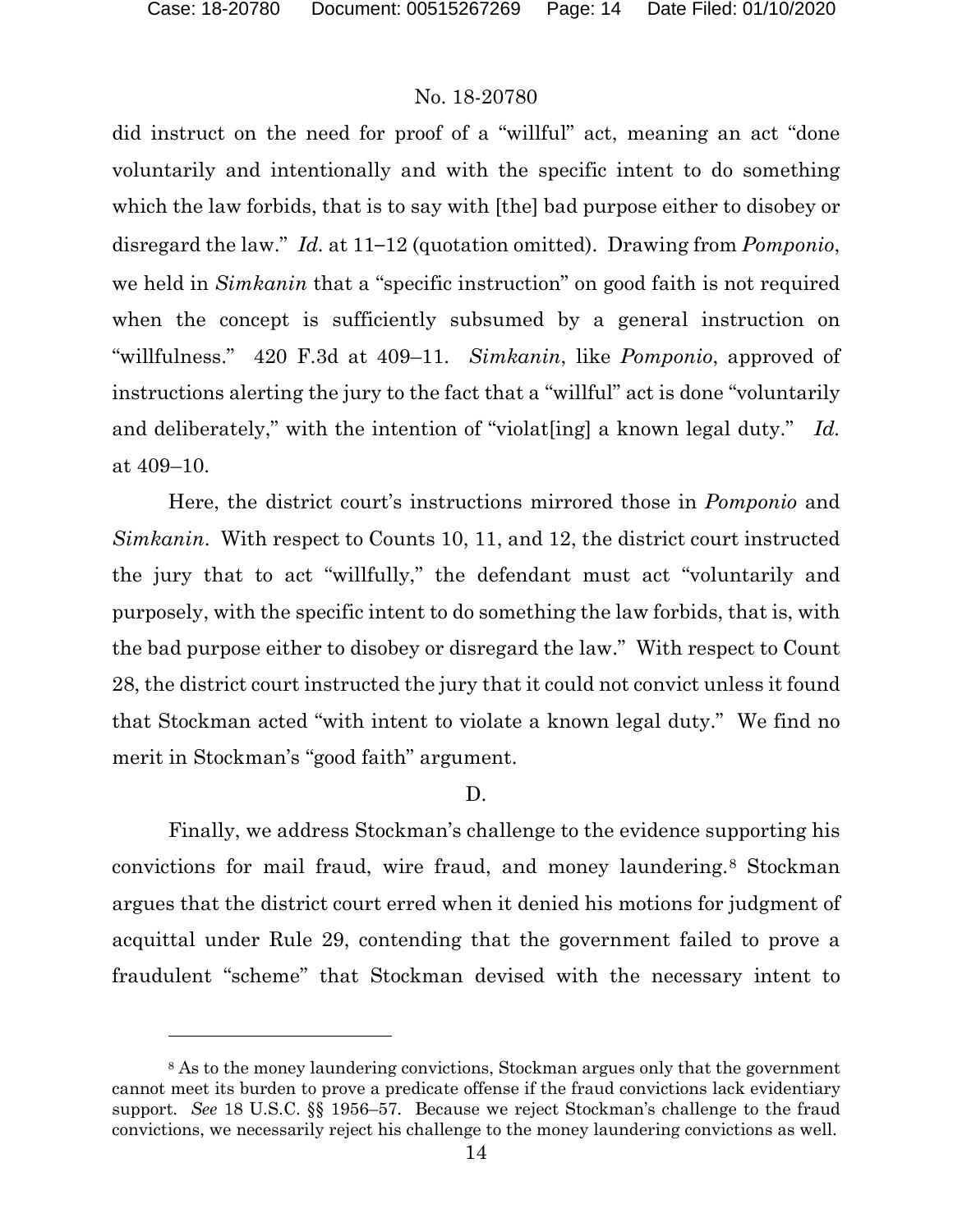defraud. *See* 18 U.S.C. §§ 1341, 1343. We review the denial of a Rule 29 motion *de novo*, asking whether "any rational trier of fact could have found the essential elements of the crime[s] beyond a reasonable doubt." *United States v. Xu*, 599 F.3d 452, 453 (5th Cir. 2010) (quotations omitted).

The elements of mail fraud are "(1) a scheme to defraud; (2) use of the mails to execute the scheme; and (3) the specific intent to defraud." *United States v. Simpson*, 741 F.3d 539, 547–48 (5th Cir. 2014) (quotation omitted). The elements of wire fraud are "(1) a scheme to defraud; (2) the use of, or causing the use of, wire communications in furtherance of the scheme; and (3) a specific intent to defraud." *United States v. Harris*, 821 F.3d 589, 598 (5th Cir. 2016). In evaluating its sufficiency, we view the evidence in the light most favorable to the government. *United States v. Rodgers*, 624 F.2d 1303, 1306 (5th Cir. 1980). Stockman challenges the evidence supporting his convictions with respect to both the "scheme" and "intent" elements of mail and wire fraud.

#### 1.

Challenging the denial of his Rule 29 motions, Stockman argues that the government's evidence does not establish a fraudulent "scheme." His reasoning is somewhat tortuous. Stockman argues that, although purporting to allege a single scheme, the indictment actually alleges "no fewer than four separate 'schemes.'" He further asserts that at least one of these four separate schemes, the 2014 Uihlein "scheme," is not supported by sufficient evidence because the government failed to prove that in the 2014 scheme Uihlein was deprived of money or property. Then, expressly reverting to a single-scheme argument, he contends that, because the jury returned a general verdict without specifying which "scheme within a scheme" it was relying on to satisfy the "scheme" element of mail and wire fraud, all seven mail and wire fraud convictions must be set aside for failure to prove a scheme. *See Yates v. United States*, 354 U.S. 298, 311 (1957) ("[A] verdict [must] be set aside in cases where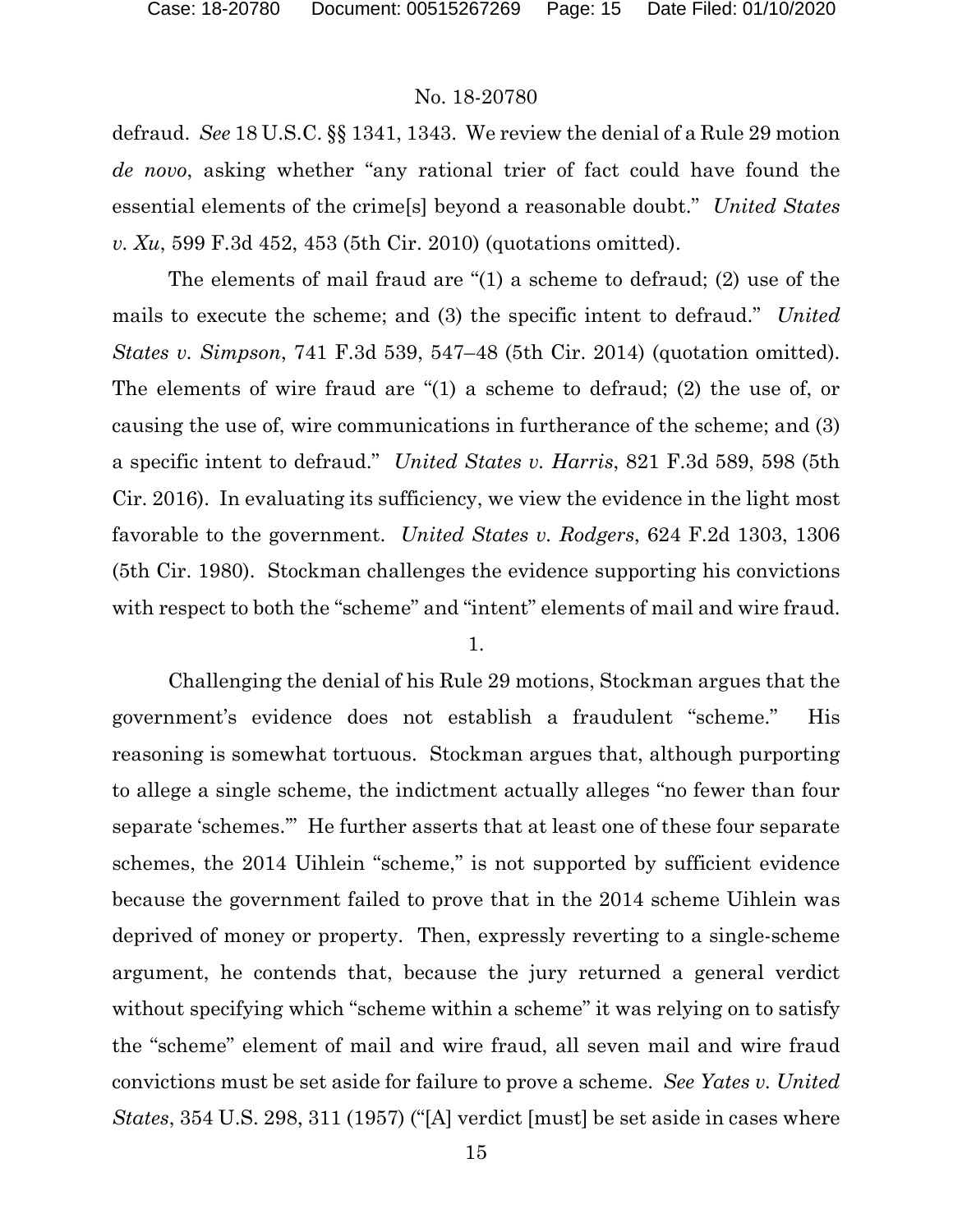the verdict is supportable on one ground, but not on another, and it is impossible to tell which ground the jury selected."), *overruled on other grounds by Burks v. United States*, 437 U.S. 1 (1978).

Stockman's arguments are confected on a foundation of sand. The evidence shows that there was only one scheme, a scheme to separate wealthy donors from their money and to spend that money at Stockman's pleasure and direction. Furthermore, there is no merit in Stockman's argument that the 2014 Uihlein solicitations did not threaten to deprive Uihlein of money or property. Each donation from each donor, Uihlein included, was given under the false pretense that the donor's money would be used for specific purposes, including "voter education" and independent political advocacy. The money was not used for those purposes. Instead, it was, at all times, under Stockman's control. He used it to finance his political career and sustain his self-indulgent lifestyle. It is thus clear that all of Stockman's solicitations were designed to effectuate a traditional "money or property" fraud.

In short, we hold that there was no failure of proof regarding the "scheme" element of mail and wire fraud. On the contrary, viewing the evidence in the light most favorable to the conviction, we find ample support for the government's position that Stockman orchestrated a single scheme to appeal to the charity of politically-interested donors for fraudulent purposes.

2.

Stockman further challenges the denial of his Rule 29 motions on the ground that the government produced insufficient evidence of Stockman's fraudulent intent. In this context, he argues that the government's evidence does not suggest a "contemporaneous" intent to defraud because evidence of Stockman's illicit spending cannot establish bad faith simultaneous with the solicitation and receipt of donor funds. From this premise, Stockman concludes that the government's case is based on nothing more than "evidentiary time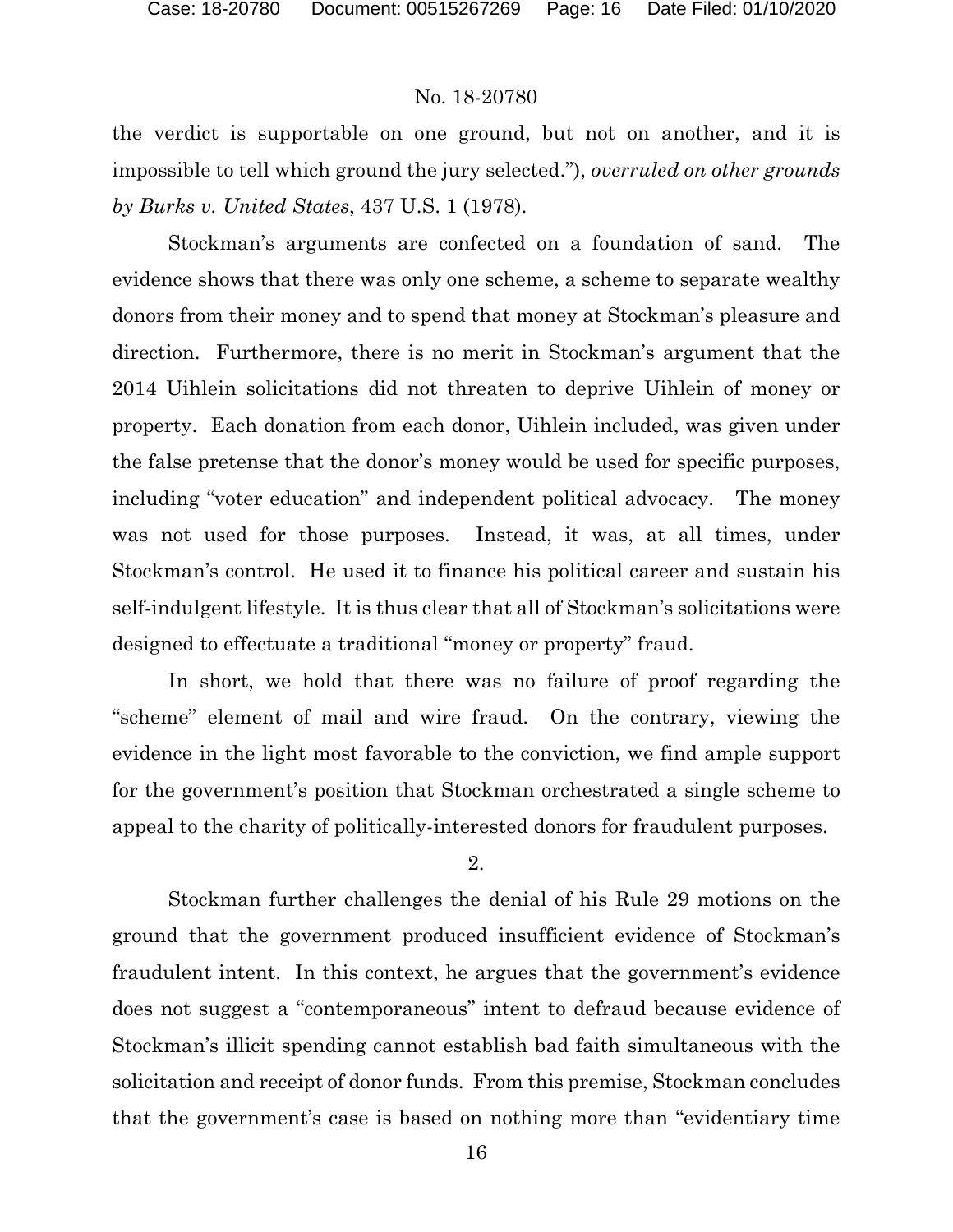travel." Stockman's time-and-space argument is weakened by the absence of evidence supporting it, but even more by the very strong evidence from which the jury could reasonably infer that Stockman had the intent to defraud from the time the money was donated until it was fully spent.

Stockman does not deny that, shortly *after* receiving donations from Rothschild and Uihlein, he misappropriated the funds by disregarding the purposes for which they were donated. Indeed, Stockman does little to dispute the overwhelming evidence that, shortly after receiving it, he quickly diverted donor money to personal and political projects having nothing to do with philanthropy or education. Notwithstanding Stockman's self-serving view that later misappropriations cannot evidence earlier bad faith, the jury could rationally have inferred Stockman's fraudulent intent from this largely undisputed evidence. We thus find that the government has also met its burden with respect to the "intent" element of mail and wire fraud.

# IV.

In this appeal, we have held that the district court's instructions were not erroneous. It was not plain error for the district court to define  $501(c)(3)$ and 501(c)(4) organizations in the charge, and Stockman was not entitled to an instruction on good faith. We have also held that the district court did not err by denying Stockman's motions for judgment of acquittal under Rule 29. The government provided ample evidence that Stockman fraudulently devised, and implemented, a scheme to deprive two donors of their money and property, thus allowing the jury to rationally find Stockman guilty of mail fraud, wire fraud, and money laundering. And, we have further held that FECA's contribution limits apply to coordinated spending on political communications,